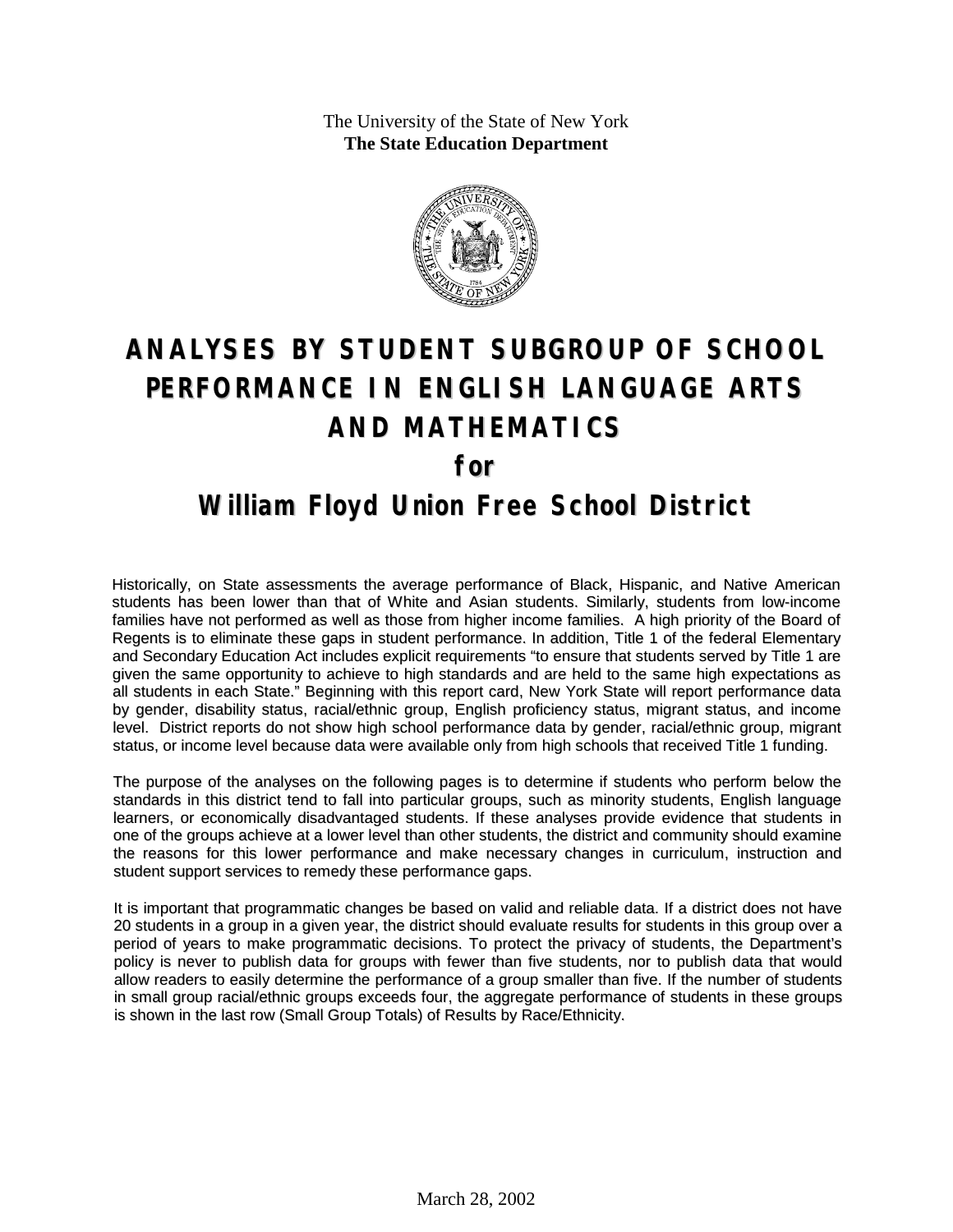## **Elementary English Language Arts**

A description of the performance levels and summary results for all general-education students and all students with disabilities can be found in the *Overview* of the New York State Report Card.

|                                          | <b>Counts of Students</b> |                   |                      |                |             |            |                 |       | <b>Percentages</b><br>of Tested |                  |
|------------------------------------------|---------------------------|-------------------|----------------------|----------------|-------------|------------|-----------------|-------|---------------------------------|------------------|
| <b>Student Subgroup</b>                  |                           | <b>Not Tested</b> |                      |                |             |            | <b>Students</b> |       |                                 |                  |
|                                          | <b>ALT</b>                | <b>ELL</b>        | No<br>Valid<br>Score | Level<br>1     | Level<br>2  | Level<br>3 | Level<br>4      | Total | Level<br>$2 - 4$                | Level<br>$3 - 4$ |
| Results by Race/Ethnicity                |                           |                   |                      |                |             |            |                 |       |                                 |                  |
| American Indian/Alaskan<br><b>Native</b> | 0                         | 0                 | 0                    | $\pmb{0}$      | 0           | 0          | 0               | 0     | 0%                              | 0%               |
| <b>Black</b>                             | 2                         | $\mathsf 0$       | 0                    | $\overline{7}$ | 25          | 23         | 3               | 58    | 88%                             | 45%              |
| Hispanic                                 | 6                         | 7                 | 3                    | 9              | 32          | 45         | 11              | 97    | 91%                             | 58%              |
| Asian or Pacific Islander                | 0                         | $\overline{2}$    | $\pmb{0}$            | 0              | 0           | 4          | 2               | 6     | 100%                            | 100%             |
| White                                    | 24                        | $\mathbf{1}$      | 10                   | 41             | 190         | 335        | 113             | 679   | 94%                             | 66%              |
| Total                                    | 32                        | 10                | 13                   | 57             | 247         | 407        | 129             | 840   | 93%                             | 64%              |
| Small Group Totals (s)                   | 0                         | 0                 | 0                    | 0              | 0           | 0          | 0               | 0     | 0%                              | 0%               |
| Results by Gender                        |                           |                   |                      |                |             |            |                 |       |                                 |                  |
| Female                                   | 9                         | 6                 | 5                    | 21             | 108         | 198        | 79              | 406   | 95%                             | 68%              |
| Male                                     | 23                        | 4                 | 8                    | 36             | 139         | 209        | 50              | 434   | 92%                             | 60%              |
| Total                                    | 32                        | 10                | 13                   | 57             | 247         | 407        | 129             | 840   | 93%                             | 64%              |
| Results by English Proficiency Status    |                           |                   |                      |                |             |            |                 |       |                                 |                  |
| <b>English Proficient</b>                | 32                        | 0                 | 13                   | 57             | 247         | 407        | 129             | 840   | 93%                             | 64%              |
| <b>Limited English Proficient</b>        | 0                         | 10                | $\mathbf 0$          | $\pmb{0}$      | $\mathbf 0$ | 0          | $\pmb{0}$       | 0     | 0%                              | 0%               |
| Total                                    | 32                        | 10                | 13                   | 57             | 247         | 407        | 129             | 840   | 93%                             | 64%              |
| Results by Income Level                  |                           |                   |                      |                |             |            |                 |       |                                 |                  |
| Economically<br>Disadvantaged            | 12                        | 6                 | 5                    | 33             | 110         | 131        | 27              | 301   | 89%                             | 52%              |
| Not Disadvantaged                        | 20                        | 4                 | 8                    | 24             | 137         | 276        | 102             | 539   | 96%                             | 70%              |
| Total                                    | 32                        | 10                | 13                   | 57             | 247         | 407        | 129             | 840   | 93%                             | 64%              |
| Results by Migrant Status                |                           |                   |                      |                |             |            |                 |       |                                 |                  |
| <b>Migrant Family</b>                    | 0                         | 0                 | 0                    | $\mathbf 0$    | 0           | 0          | $\mathbf 0$     | 0     | 0%                              | 0%               |
| Not Migrant Family                       | 32                        | 10                | 13                   | 57             | 247         | 407        | 129             | 840   | 93%                             | 64%              |
| Total                                    | 32                        | 10                | 13                   | 57             | 247         | 407        | 129             | 840   | 93%                             | 64%              |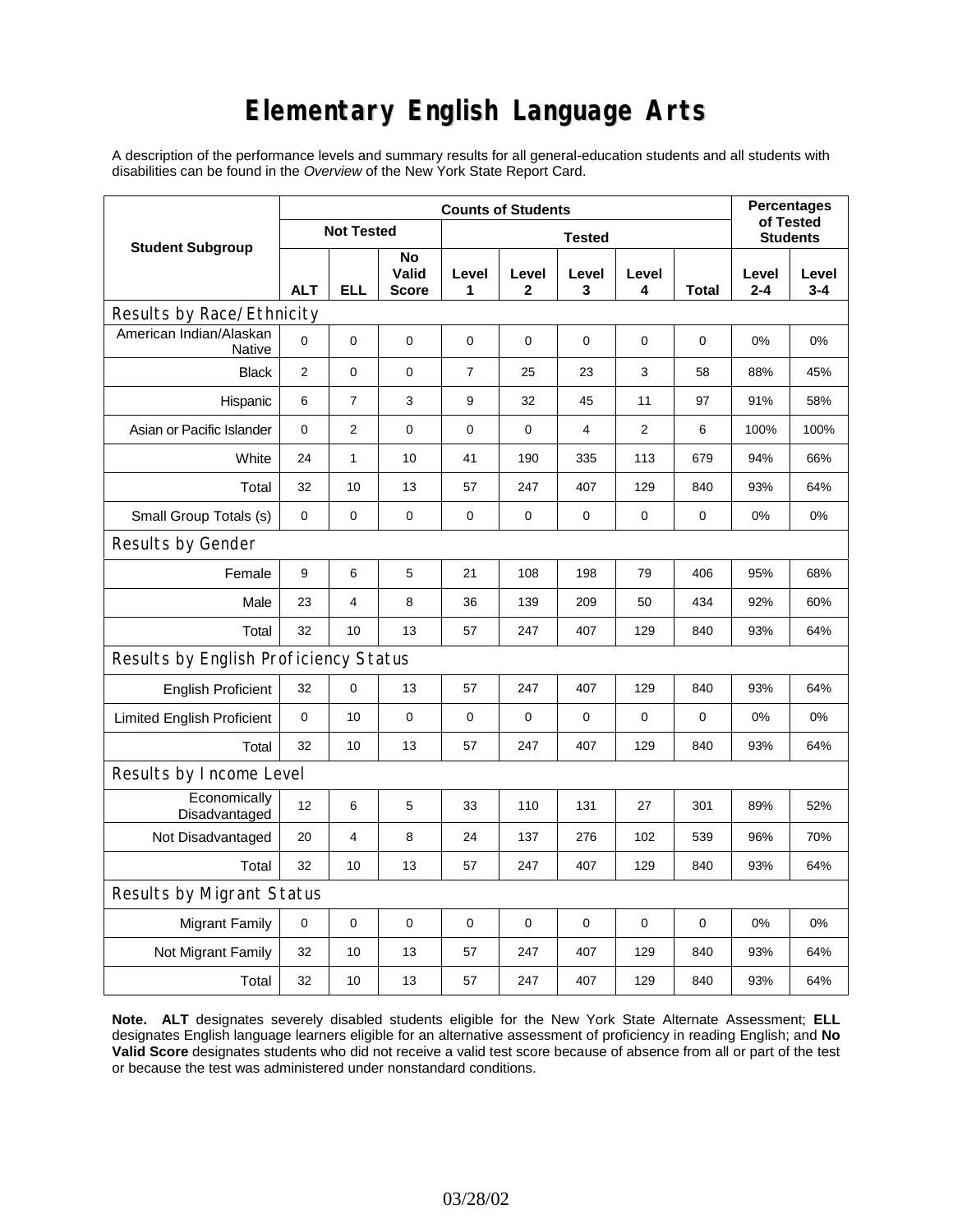## **Elementary Mathematics**

A description of the performance levels and summary results for all general-education students and all students with disabilities can be found in the *Overview* of the New York State Report Card.

|                                       | <b>Counts of Students</b> |                   |                             |                |                       |                 |             |                | <b>Percentages</b><br>of Tested |                  |  |
|---------------------------------------|---------------------------|-------------------|-----------------------------|----------------|-----------------------|-----------------|-------------|----------------|---------------------------------|------------------|--|
| <b>Student Subgroup</b>               |                           | <b>Not Tested</b> |                             |                |                       | <b>Students</b> |             |                |                                 |                  |  |
|                                       | <b>ALT</b>                | <b>ELL</b>        | No<br>Valid<br><b>Score</b> | Level<br>1     | Level<br>$\mathbf{2}$ | Level<br>3      | Level<br>4  | <b>Total</b>   | Level<br>$2 - 4$                | Level<br>$3 - 4$ |  |
| Results by Race/Ethnicity             |                           |                   |                             |                |                       |                 |             |                |                                 |                  |  |
| American Indian/Alaskan<br>Native     | 0                         | 0                 | 0                           | $\mathbf 0$    | 0                     | 0               | 0           | 0              | 0%                              | 0%               |  |
| <b>Black</b>                          | $\overline{2}$            | 0                 | 3                           | 6              | 25                    | 23              | 5           | 59             | 90%                             | 47%              |  |
| Hispanic                              | 6                         | 2                 | $\overline{2}$              | 6              | 28                    | 51              | 17          | 102            | 94%                             | 67%              |  |
| Asian or Pacific Islander             | 0                         | $\overline{2}$    | $\mathbf 0$                 | $\mathbf 0$    | $\mathbf{1}$          | 3               | 3           | $\overline{7}$ | 100%                            | 86%              |  |
| White                                 | 21                        | $\mathbf{1}$      | 5                           | 28             | 122                   | 375             | 161         | 686            | 96%                             | 78%              |  |
| Total                                 | 29                        | 5                 | 10                          | 40             | 176                   | 452             | 186         | 854            | 95%                             | 75%              |  |
| Small Group Totals (s)                | $\mathbf 0$               | 0                 | 0                           | 0              | 0                     | 0               | 0           | 0              | 0%                              | 0%               |  |
| Results by Gender                     |                           |                   |                             |                |                       |                 |             |                |                                 |                  |  |
| Female                                | 8                         | $\overline{2}$    | 3                           | 18             | 86                    | 218             | 92          | 414            | 96%                             | 75%              |  |
| Male                                  | 21                        | 3                 | 7                           | 22             | 90                    | 234             | 94          | 440            | 95%                             | 75%              |  |
| Total                                 | 29                        | 5                 | 10                          | 40             | 176                   | 452             | 186         | 854            | 95%                             | 75%              |  |
| Results by English Proficiency Status |                           |                   |                             |                |                       |                 |             |                |                                 |                  |  |
| <b>English Proficient</b>             | 29                        | 0                 | 10                          | 38             | 174                   | 451             | 186         | 849            | 96%                             | 75%              |  |
| <b>Limited English Proficient</b>     | 0                         | 5                 | $\mathbf 0$                 | $\overline{2}$ | $\overline{2}$        | $\mathbf{1}$    | $\mathbf 0$ | 5              | 60%                             | 20%              |  |
| Total                                 | 29                        | 5                 | 10                          | 40             | 176                   | 452             | 186         | 854            | 95%                             | 75%              |  |
| Results by Income Level               |                           |                   |                             |                |                       |                 |             |                |                                 |                  |  |
| Economically<br>Disadvantaged         | 11                        | 4                 | $\overline{7}$              | 24             | 87                    | 153             | 43          | 307            | 92%                             | 64%              |  |
| Not Disadvantaged                     | 18                        | 1                 | 3                           | 16             | 89                    | 299             | 143         | 547            | 97%                             | 81%              |  |
| Total                                 | 29                        | 5                 | 10                          | 40             | 176                   | 452             | 186         | 854            | 95%                             | 75%              |  |
| Results by Migrant Status             |                           |                   |                             |                |                       |                 |             |                |                                 |                  |  |
| <b>Migrant Family</b>                 | $\pmb{0}$                 | 0                 | $\mathbf 0$                 | $\mathbf 0$    | $\mathbf 0$           | 0               | 0           | 0              | 0%                              | 0%               |  |
| Not Migrant Family                    | 29                        | 5                 | 10                          | 40             | 176                   | 452             | 186         | 854            | 95%                             | 75%              |  |
| Total                                 | 29                        | 5                 | 10                          | 40             | 176                   | 452             | 186         | 854            | 95%                             | 75%              |  |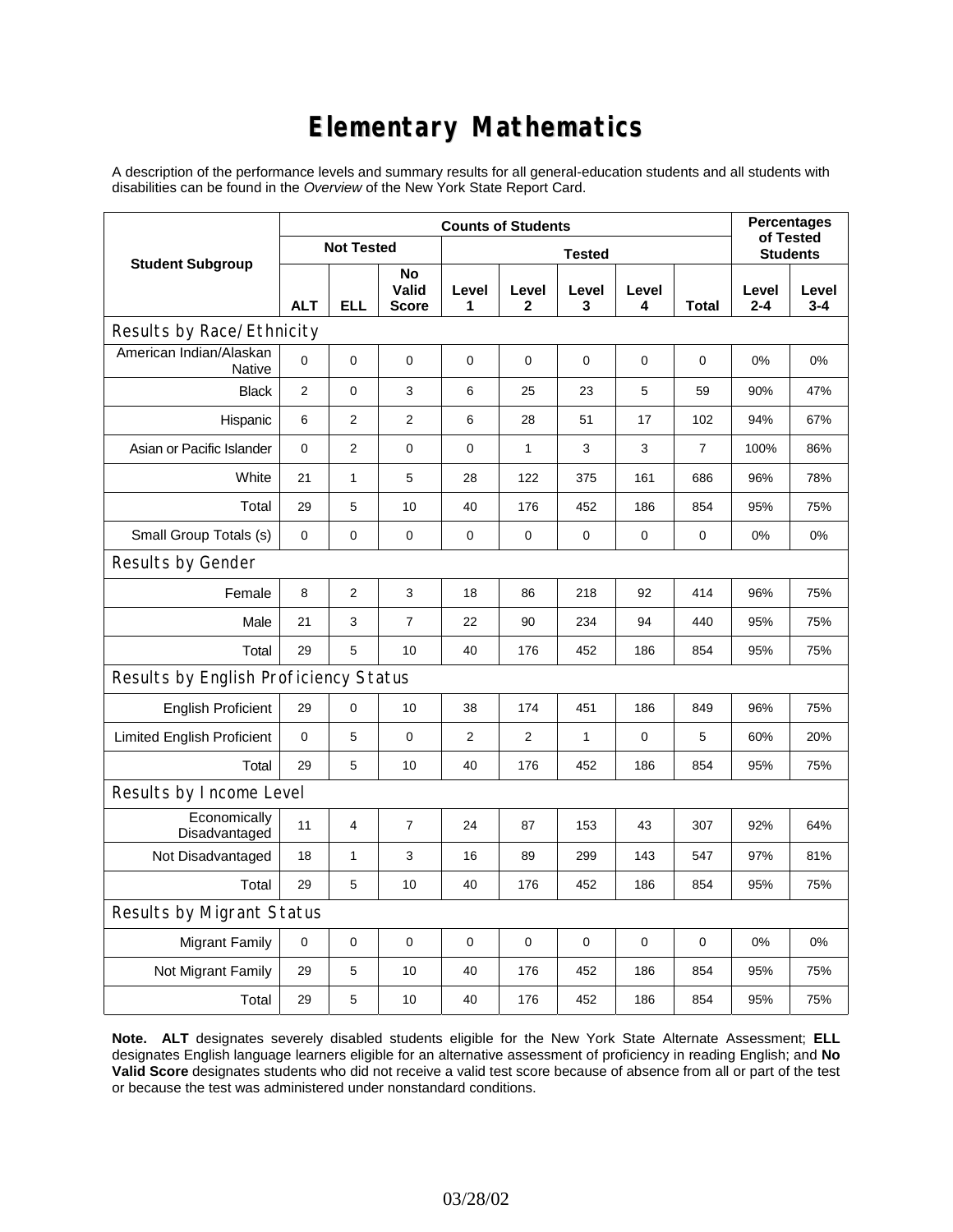# **Middle-Level English Language Arts**

A description of the performance levels and summary results for all general-education students and all students with disabilities can be found in the *Overview* of the New York State Report Card.

|                                       | <b>Counts of Students</b> |                   |                      |             |                |            |                 |              | <b>Percentages</b><br>of Tested |                  |
|---------------------------------------|---------------------------|-------------------|----------------------|-------------|----------------|------------|-----------------|--------------|---------------------------------|------------------|
| <b>Student Subgroup</b>               |                           | <b>Not Tested</b> |                      |             |                |            | <b>Students</b> |              |                                 |                  |
|                                       | <b>ALT</b>                | <b>ELL</b>        | No<br>Valid<br>Score | Level<br>1  | Level<br>2     | Level<br>3 | Level<br>4      | <b>Total</b> | Level<br>$2 - 4$                | Level<br>$3 - 4$ |
| Results by Race/Ethnicity             |                           |                   |                      |             |                |            |                 |              |                                 |                  |
| American Indian/Alaskan<br>Native     | 0                         | $\mathbf 0$       | $\mathbf 0$          | $\mathbf 0$ | $\mathbf 0$    | 0          | 0               | 0            | 0%                              | 0%               |
| <b>Black</b>                          | 3                         | 0                 | 3                    | 13          | 37             | 16         | 5               | 71           | 82%                             | 30%              |
| Hispanic                              | $\mathbf{1}$              | 4                 | $\overline{4}$       | 5           | 32             | 25         | 9               | 71           | 93%                             | 48%              |
| Asian or Pacific Islander             | 0                         | 0                 | $\pmb{0}$            | $\pmb{0}$   | $\overline{2}$ | 5          | $\overline{2}$  | 9            | 100%                            | 78%              |
| White                                 | 13                        | $\mathbf{1}$      | 22                   | 62          | 227            | 228        | 67              | 584          | 89%                             | 51%              |
| Total                                 | 17                        | 5                 | 29                   | 80          | 298            | 274        | 83              | 735          | 89%                             | 49%              |
| Small Group Totals (s)                | 0                         | 0                 | $\mathbf 0$          | 0           | $\mathbf 0$    | 0          | 0               | 0            | 0%                              | 0%               |
| Results by Gender                     |                           |                   |                      |             |                |            |                 |              |                                 |                  |
| Female                                | 9                         | 4                 | 9                    | 31          | 119            | 145        | 45              | 340          | 91%                             | 56%              |
| Male                                  | 8                         | $\mathbf{1}$      | 20                   | 49          | 179            | 129        | 38              | 395          | 88%                             | 42%              |
| Total                                 | 17                        | 5                 | 29                   | 80          | 298            | 274        | 83              | 735          | 89%                             | 49%              |
| Results by English Proficiency Status |                           |                   |                      |             |                |            |                 |              |                                 |                  |
| <b>English Proficient</b>             | 17                        | 0                 | 29                   | $\mathbf s$ | $\mathbf s$    | s          | s               | 734          | s                               | $\mathbf s$      |
| <b>Limited English Proficient</b>     | 0                         | 5                 | $\mathbf 0$          | $\mathbf s$ | $\mathbf S$    | s          | s               | $\mathbf{1}$ | s                               | s                |
| Total                                 | 17                        | 5                 | 29                   | 80          | 298            | 274        | 83              | 735          | 89%                             | 49%              |
| Results by Income Level               |                           |                   |                      |             |                |            |                 |              |                                 |                  |
| Economically<br>Disadvantaged         | 6                         | 5                 | 12                   | 37          | 88             | 54         | 12              | 191          | 81%                             | 35%              |
| Not Disadvantaged                     | 11                        | 0                 | 17                   | 43          | 210            | 220        | 71              | 544          | 92%                             | 53%              |
| Total                                 | 17                        | 5                 | 29                   | 80          | 298            | 274        | 83              | 735          | 89%                             | 49%              |
| Results by Migrant Status             |                           |                   |                      |             |                |            |                 |              |                                 |                  |
| <b>Migrant Family</b>                 | $\mathbf 0$               | 0                 | $\pmb{0}$            | $\mathbf 0$ | $\mathbf 0$    | 0          | 0               | $\mathbf 0$  | 0%                              | 0%               |
| Not Migrant Family                    | 17                        | 5                 | 29                   | 80          | 298            | 274        | 83              | 735          | 89%                             | 49%              |
| Total                                 | 17                        | 5                 | 29                   | 80          | 298            | 274        | 83              | 735          | 89%                             | 49%              |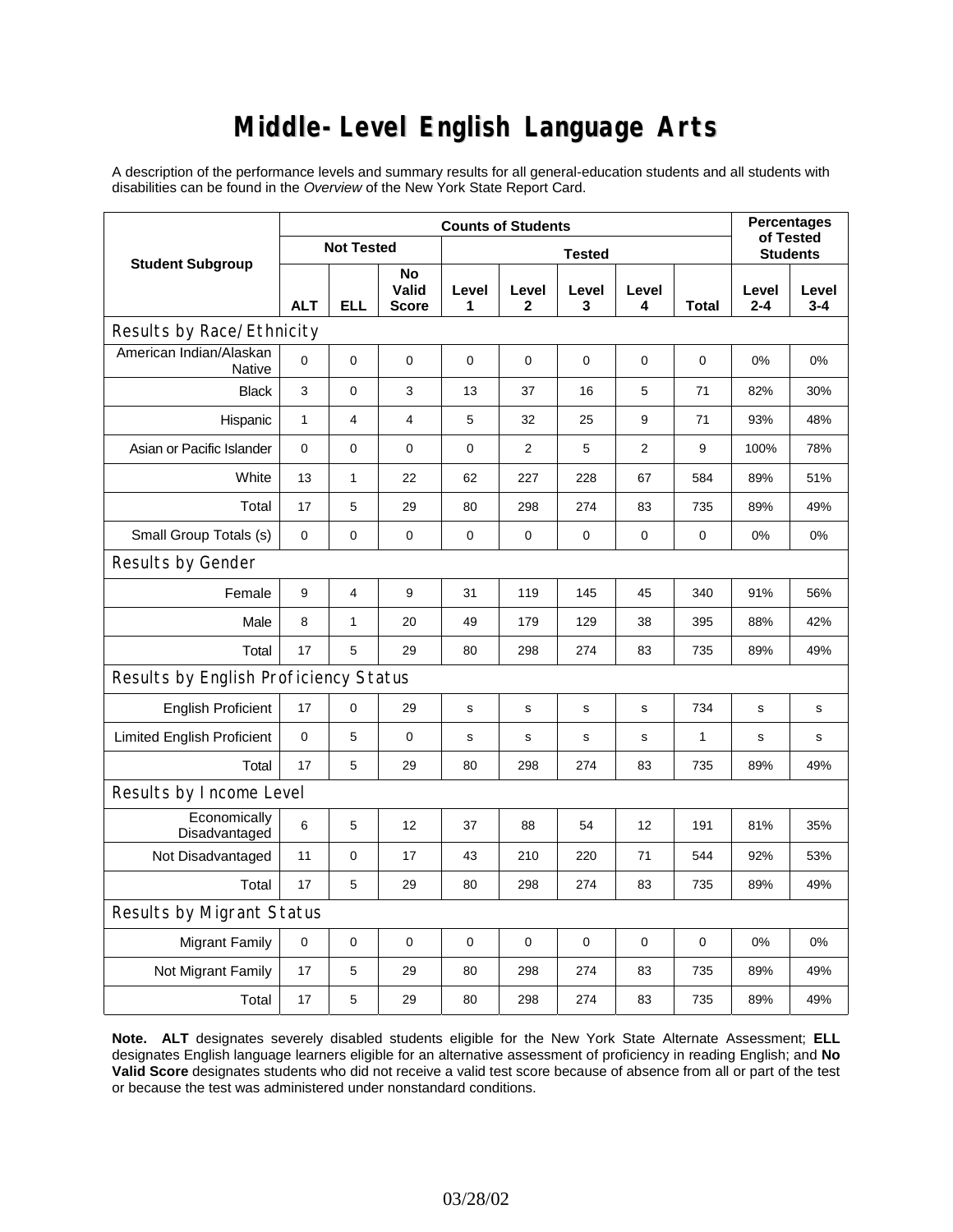### **Middle-Level Mathematics**

A description of the performance levels and summary results for all general-education students and all students with disabilities can be found in the *Overview* of the New York State Report Card.

|                                          | <b>Counts of Students</b> |                   |                             |             |                       |                |            |                 | <b>Percentages</b><br>of Tested |                  |
|------------------------------------------|---------------------------|-------------------|-----------------------------|-------------|-----------------------|----------------|------------|-----------------|---------------------------------|------------------|
| <b>Student Subgroup</b>                  |                           | <b>Not Tested</b> |                             |             |                       |                |            | <b>Students</b> |                                 |                  |
|                                          | <b>ALT</b>                | <b>ELL</b>        | No<br>Valid<br><b>Score</b> | Level<br>1  | Level<br>$\mathbf{2}$ | Level<br>3     | Level<br>4 | <b>Total</b>    | Level<br>$2 - 4$                | Level<br>$3 - 4$ |
| Results by Race/Ethnicity                |                           |                   |                             |             |                       |                |            |                 |                                 |                  |
| American Indian/Alaskan<br><b>Native</b> | $\mathbf 0$               | $\Omega$          | $\mathbf 0$                 | $\mathbf 0$ | $\mathbf 0$           | $\mathbf 0$    | 0          | 0               | $0\%$                           | 0%               |
| <b>Black</b>                             | $\mathbf{2}$              | 0                 | 6                           | 28          | 28                    | 12             | 1          | 69              | 59%                             | 19%              |
| Hispanic                                 | 0                         | 0                 | $\overline{4}$              | 22          | 26                    | 23             | 5          | 76              | 71%                             | 37%              |
| Asian or Pacific Islander                | $\mathbf 0$               | 0                 | $\mathbf{1}$                | $\pmb{0}$   | $\overline{2}$        | 3              | 3          | 8               | 100%                            | 75%              |
| White                                    | 13                        | $\mathbf{1}$      | 21                          | 105         | 214                   | 215            | 51         | 585             | 82%                             | 45%              |
| Total                                    | 15                        | $\mathbf{1}$      | 32                          | 155         | 270                   | 253            | 60         | 738             | 79%                             | 42%              |
| Small Group Totals (s)                   | $\mathbf 0$               | 0                 | $\mathbf 0$                 | 0           | 0                     | $\mathbf 0$    | 0          | 0               | 0%                              | 0%               |
| Results by Gender                        |                           |                   |                             |             |                       |                |            |                 |                                 |                  |
| Female                                   | 9                         | $\mathbf{1}$      | 15                          | 69          | 125                   | 112            | 31         | 337             | 80%                             | 42%              |
| Male                                     | 6                         | 0                 | 17                          | 86          | 145                   | 141            | 29         | 401             | 79%                             | 42%              |
| Total                                    | 15                        | $\mathbf{1}$      | 32                          | 155         | 270                   | 253            | 60         | 738             | 79%                             | 42%              |
| Results by English Proficiency Status    |                           |                   |                             |             |                       |                |            |                 |                                 |                  |
| <b>English Proficient</b>                | 15                        | $\mathsf 0$       | 32                          | 153         | 269                   | 251            | 60         | 733             | 79%                             | 42%              |
| <b>Limited English Proficient</b>        | $\mathbf 0$               | 1                 | $\pmb{0}$                   | 2           | $\mathbf{1}$          | $\overline{2}$ | 0          | 5               | 60%                             | 40%              |
| Total                                    | 15                        | $\mathbf{1}$      | 32                          | 155         | 270                   | 253            | 60         | 738             | 79%                             | 42%              |
| Results by Income Level                  |                           |                   |                             |             |                       |                |            |                 |                                 |                  |
| Economically<br>Disadvantaged            | 5                         | $\mathbf{1}$      | 13                          | 61          | 78                    | 47             | 9          | 195             | 69%                             | 29%              |
| Not Disadvantaged                        | 10                        | 0                 | 19                          | 94          | 192                   | 206            | 51         | 543             | 83%                             | 47%              |
| Total                                    | 15                        | $\mathbf{1}$      | 32                          | 155         | 270                   | 253            | 60         | 738             | 79%                             | 42%              |
| <b>Results by Migrant Status</b>         |                           |                   |                             |             |                       |                |            |                 |                                 |                  |
| <b>Migrant Family</b>                    | $\mathbf 0$               | 0                 | $\pmb{0}$                   | 0           | 0                     | 0              | 0          | 0               | 0%                              | 0%               |
| Not Migrant Family                       | 15                        | 1                 | 32                          | 155         | 270                   | 253            | 60         | 738             | 79%                             | 42%              |
| Total                                    | 15                        | 1                 | 32                          | 155         | 270                   | 253            | 60         | 738             | 79%                             | 42%              |